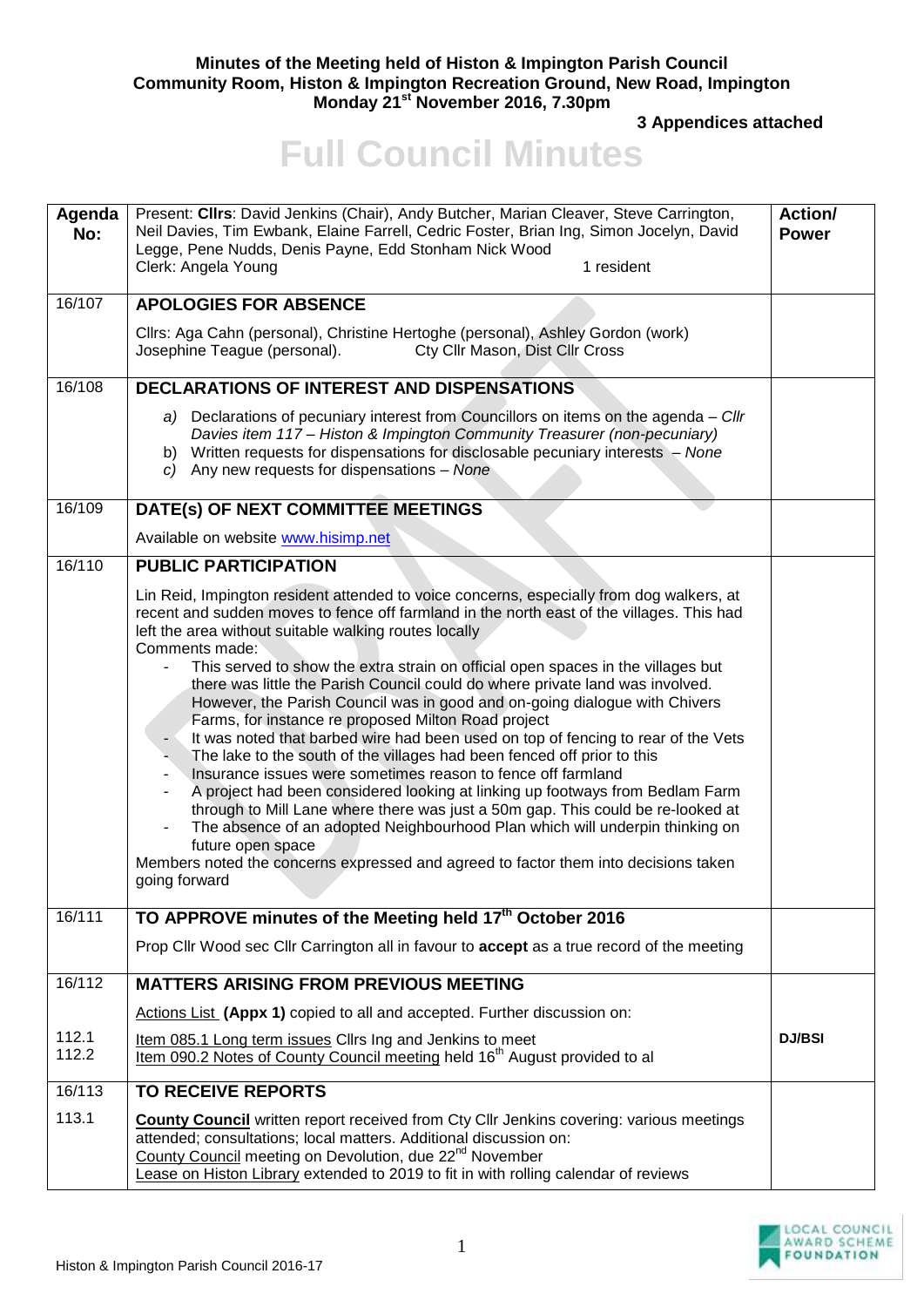| 113.2 | South Cambs written report received from Dist Cllrs Stonham and Davies covering:<br>Devolution; Local Plan; Enforcement; SCDC Ecology Officer. No additional discussion<br>Clerk's Report (Pg 1 - 2) (Appx 2) accepted. Additional discussion on:<br>Mobile Warden Scheme meeting held 20 <sup>th</sup> November. Cllr Cleaver reported that Village<br>Warden now working at maximum client level, with 24 households covered. The budget<br>proposal for 2017-18 Parish Council is £2,500, an increase on 2016-17 of £1,000                                                             |                    |
|-------|-------------------------------------------------------------------------------------------------------------------------------------------------------------------------------------------------------------------------------------------------------------------------------------------------------------------------------------------------------------------------------------------------------------------------------------------------------------------------------------------------------------------------------------------------------------------------------------------|--------------------|
|       | Youth Work Cllr Nudds highlighted the level of work required to ensure coverage of youth<br>activity during sickness leave this summer, and the need to continue to ensure staff team<br>was robust enough in future<br>Parish Council Conference St Ives 18 <sup>th</sup> November. Members reported on an interesting<br>conference and the launch of the Innovation Scheme. Four workshops attended. Lists of<br>possible projects provided, which would be provided to all Committee Chairs. Cllr Davies<br>had led one on the work with Histon & Impington Mental Health well-being. |                    |
|       | Cllr Payne highlighted challenges being seen by Trumpington Meadows regarding precept<br>setting in their first year and the similar challenges to be met when Darwin Green is<br>developed<br>SCDC Parish Forum 30 <sup>th</sup> November 2016 - Cllr Ing to attend                                                                                                                                                                                                                                                                                                                      | <b>BSI</b>         |
| 113.3 | Chairman's Report (Appx 3) accepted. Additional discussion on:<br>Neighbourhood Plan Proposed Cllr Jenkins, seconded Cllr Butcher, all in favour and<br>AGREED to publish the survey report and presentation papers seen at Council on the                                                                                                                                                                                                                                                                                                                                                | <b>JDJ</b>         |
|       | website. Background data available on request. Open meeting due 8 <sup>th</sup> December, 160<br>people had provided emails requesting updates. Neighbourhood Plan Group to report<br>again at January Full Council<br>Open Space Need to explore a coherent strategy for footpaths and walking routes noted.                                                                                                                                                                                                                                                                             | January<br>agenda  |
|       | Discussion on possible options at Community Park planned for Milton Road; reduction<br>envisaged of school playing fields over the next 20 years; the need to fight to keep as<br>much open space as possible.                                                                                                                                                                                                                                                                                                                                                                            |                    |
|       | Proposal to make presentation to Village Society and Impington Village College.<br>Discussion on library site options for the future and the need for joined up thinking by the<br>County Council on wider picture issues.<br>With agreement of the Council, Chair brought forward item 117 Other Matters - . Chair                                                                                                                                                                                                                                                                       |                    |
|       | returned to agenda order after this item                                                                                                                                                                                                                                                                                                                                                                                                                                                                                                                                                  |                    |
| 113.4 | <b>Other Committee Chairs reports/Items for Decision</b><br>Recreation Committee next meeting due 28 <sup>th</sup> November 2016                                                                                                                                                                                                                                                                                                                                                                                                                                                          |                    |
| 113.5 | <b>Working Group/Task &amp; Finish Group Reports</b><br>Kings Meadow Working Party meeting notes 18 <sup>th</sup> October provided to all. Meeting due with                                                                                                                                                                                                                                                                                                                                                                                                                               |                    |
|       | Community Development SCDC 2 <sup>nd</sup> December<br>Agreement to: Christmas tree budget £195 to be transferred to general Christmas event                                                                                                                                                                                                                                                                                                                                                                                                                                              |                    |
|       | costs to support community engagement at Kings Meadow, all AGREED                                                                                                                                                                                                                                                                                                                                                                                                                                                                                                                         |                    |
|       | Public Art Working Party meeting notes 20 <sup>th</sup> October provided to all<br>Funding and progression of Graffiti Art project at cost of £250 per day for organiser, plus                                                                                                                                                                                                                                                                                                                                                                                                            |                    |
|       | any management fee if required. Cllr Nudds estimated that 3-4 days would be required,                                                                                                                                                                                                                                                                                                                                                                                                                                                                                                     | <b>Environment</b> |
|       | with a maximum spend of $£1,000$ including costs for framing the boards held from a recent<br>graffiti event. Delegated to Environment Committee 6 <sup>th</sup> December for agreement. Noted                                                                                                                                                                                                                                                                                                                                                                                            | <b>Committee</b>   |
|       | delegation already with Environment Committee on BT phone box renovation and public art                                                                                                                                                                                                                                                                                                                                                                                                                                                                                                   |                    |
|       | use. Noted Committee working on updating the Public Art Strategy<br>Newsletter Editorial Task & Finish Group meeting held 26 <sup>th</sup> October 2016                                                                                                                                                                                                                                                                                                                                                                                                                                   |                    |
|       | Youth Task & Finish Group meeting held 27 <sup>th</sup> October. Next meeting due early 2017.                                                                                                                                                                                                                                                                                                                                                                                                                                                                                             |                    |
|       | Update on other external meetings held. Presentation of Youth Worker's November report.<br>Agreement to: additional hours for self-employed youth worker Rachel Denning to end                                                                                                                                                                                                                                                                                                                                                                                                            |                    |
|       | November (2 hours per week); continuation of uplift of Deborah Orton to lead youth worker                                                                                                                                                                                                                                                                                                                                                                                                                                                                                                 |                    |
|       | at Junior Youth Club to end of term (4 hours per week). Noted Older Person Co-ordinator                                                                                                                                                                                                                                                                                                                                                                                                                                                                                                   |                    |
|       | and Youth Worker joint working on projects. Proposed Cllr Wood, seconded Cllr Foster, all<br>in favour and AGREED to continue employment/contract work to enable youth club to                                                                                                                                                                                                                                                                                                                                                                                                            |                    |
|       | continue to end of term                                                                                                                                                                                                                                                                                                                                                                                                                                                                                                                                                                   |                    |
|       | Emergency Plan meeting held 3 <sup>rd</sup> November<br>Timebanking Task & Finish meeting held 4 November, on-going actions noted                                                                                                                                                                                                                                                                                                                                                                                                                                                         |                    |
|       | Community Park Project Working Party informal meetings held. Meeting held 14 <sup>th</sup>                                                                                                                                                                                                                                                                                                                                                                                                                                                                                                |                    |
|       | November, notes and updating report including information on status of drainage and                                                                                                                                                                                                                                                                                                                                                                                                                                                                                                       |                    |
|       | transport reports provided to all and noted. Next meeting due 5 <sup>th</sup> January 2017<br>Cllr Davies outlined recent events and meetings. Working Party to meet again 5 <sup>th</sup> January                                                                                                                                                                                                                                                                                                                                                                                        |                    |
|       | to consider consultation process with Stakeholder meeting planned February 2017.                                                                                                                                                                                                                                                                                                                                                                                                                                                                                                          |                    |

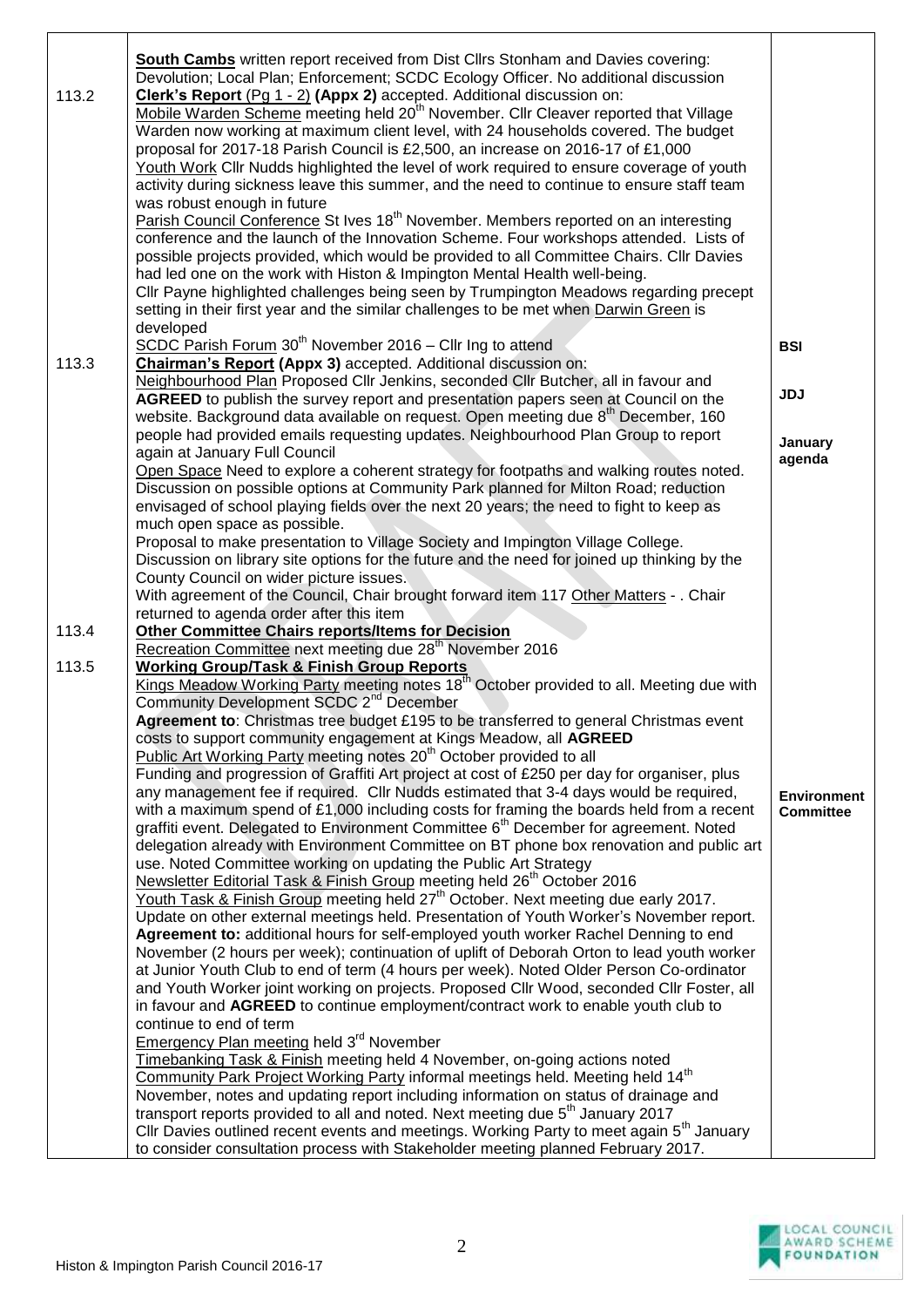| 113.4<br>113.5          | Noted drainage and traffic surveys would not be undertaken until after signature of the<br>Conditional Purchase agreement which would only come into effect once planning<br>permission granted. A timeline of decision dates would be provided as soon as possible<br>together with 5 year forecast estimates for Finance, Legal & Admin Committee for precept<br>consideration<br>Agreement to: Legal costs of up to £5,000 of which £2,000 will be for work on the<br>conditional agreement. Proposed Cllr Davies, seconded Cllr Stonham 13 in favour, 1<br>abstention and AGREED<br>Neighbourhood Plan results meeting held 16 <sup>th</sup> November<br>Drainage Working Party meeting due 22 <sup>nd</sup> November                                                                                                                                                              | <b>BSI/NSD</b> |
|-------------------------|----------------------------------------------------------------------------------------------------------------------------------------------------------------------------------------------------------------------------------------------------------------------------------------------------------------------------------------------------------------------------------------------------------------------------------------------------------------------------------------------------------------------------------------------------------------------------------------------------------------------------------------------------------------------------------------------------------------------------------------------------------------------------------------------------------------------------------------------------------------------------------------|----------------|
| 16/114                  | TO ACCEPT COMMITTEE REPORTS note actions and agree                                                                                                                                                                                                                                                                                                                                                                                                                                                                                                                                                                                                                                                                                                                                                                                                                                     |                |
| 114.1<br>114.2          | Planning Committee draft minutes 1 <sup>st</sup> November provided to all and accepted. Next<br>meetings due 29 <sup>th</sup> November, 20 <sup>th</sup> December. Cllr Nudds again highlighted concerns over<br>root protection within access road at Rose and Crown Public house<br>Highways Committee draft minutes 10 <sup>th</sup> November provided to all and accepted. Next                                                                                                                                                                                                                                                                                                                                                                                                                                                                                                    |                |
| 114.3                   | meeting 19 <sup>th</sup> January 2017. Agreement to: Local Highways Initiative Application 2017-18.<br>"To seek approval to submit Pedestrian Support Package as prepared by Highways<br>Committee as part of the LHI Application 2017-18 application. To delegate submission to<br>Clerk working with Highways Chairman, noting application to be submitted by 30 <sup>th</sup><br>November via CCC website". Proposed Cllr Butcher, seconded Cllr Foster all in favour and<br>AGREED noting requirement to provide £10,000 in 2017-18 budgets.<br>Chairman formally asked for an extension under Standing Order 1x). Agreed<br>Employment Committee taken at end of meeting "In Committee". Draft minutes 11 <sup>th</sup><br>November noted. Next scheduled meeting due 10 <sup>th</sup> March 2017<br>Noted increase in Foundation Living Wage level took affect April 2016. Noted |                |
| 114.4                   | recommendation to include allowance for 1 SCP for all staff in 2017-18 budget figures<br>Proposed Cllr Ing, seconded Cllr Wood all in favour and<br>AGREED to change in job description and increase to SCP 22 Assistant Clerk from April<br>2017, for review after Newsletter editorialship trial<br>Proposed Cllr Ing, seconded Cllr Stonham all in favour and<br>Further staff matters discussed; until relevant staff members informed this part of the<br>minutes are withheld.<br>Environment Committee draft minutes 25 <sup>th</sup> October provided to all and accepted. Next<br>meeting due 6 <sup>th</sup> December                                                                                                                                                                                                                                                        |                |
| 16/115                  | TO RECEIVE FINANCE & ADMINISTRATION REPORT (Appx 2 Pgs 3 & 4)                                                                                                                                                                                                                                                                                                                                                                                                                                                                                                                                                                                                                                                                                                                                                                                                                          |                |
| 115.1<br>115.2<br>115.3 | Finance, Legal and Administration Committee next meeting due 5 <sup>th</sup> December<br>Delegated payment of accounts noted<br>Approve payment of outstanding accounts Proposed Cllr Ing, seconded Cllr Ewbank all in<br>favour and AGREED to approve, subject to retrospective approval to 11 items added to                                                                                                                                                                                                                                                                                                                                                                                                                                                                                                                                                                         |                |
| 115.4<br>115.5<br>115.6 | agenda papers<br>Amounts paid in noted<br>Internal Audit two visits held, further visit due 30 <sup>th</sup> November<br>Half yearly review of donations, detailed in Clerks Report (Appx 2). One application<br>received from Histon & Impington Day Centre. Proposed Cllr Payne, seconded Cllr Ing all<br>in favour that in light of reserves and income Council unable to agree a donation for 2016.<br>Day Centre to be invited to re-apply in June 2017 without prejudice                                                                                                                                                                                                                                                                                                                                                                                                         |                |
| 16/116                  | <b>RECENT CORRESPONDENCE</b>                                                                                                                                                                                                                                                                                                                                                                                                                                                                                                                                                                                                                                                                                                                                                                                                                                                           |                |
| 116.1<br>116.2<br>116.3 | Circulation file available for all<br>CAPALC AGM 15 <sup>th</sup> December 2016 - to suggest motions to be tabled<br><b>AGREED</b> to provide three motions:<br>- CAPALC and NALC establish online discussion forums whereby Parishes can exchange<br>information, guidance, best practice; particularly around devolution<br>- NALC to be challenged to deliver real, practical guidance on devolution<br>- CAPALC to establish a policy committee in order to effectively respond to the devolution<br>agenda in Cambridgeshire, with the aim of getting a Parish representative at the top<br>devolution "table", as is being achieved elsewhere (e.g. Cornwall)<br>Yesteryear Road Run request 2017. AGREED use of Green for 23 <sup>rd</sup> April 2017                                                                                                                           |                |

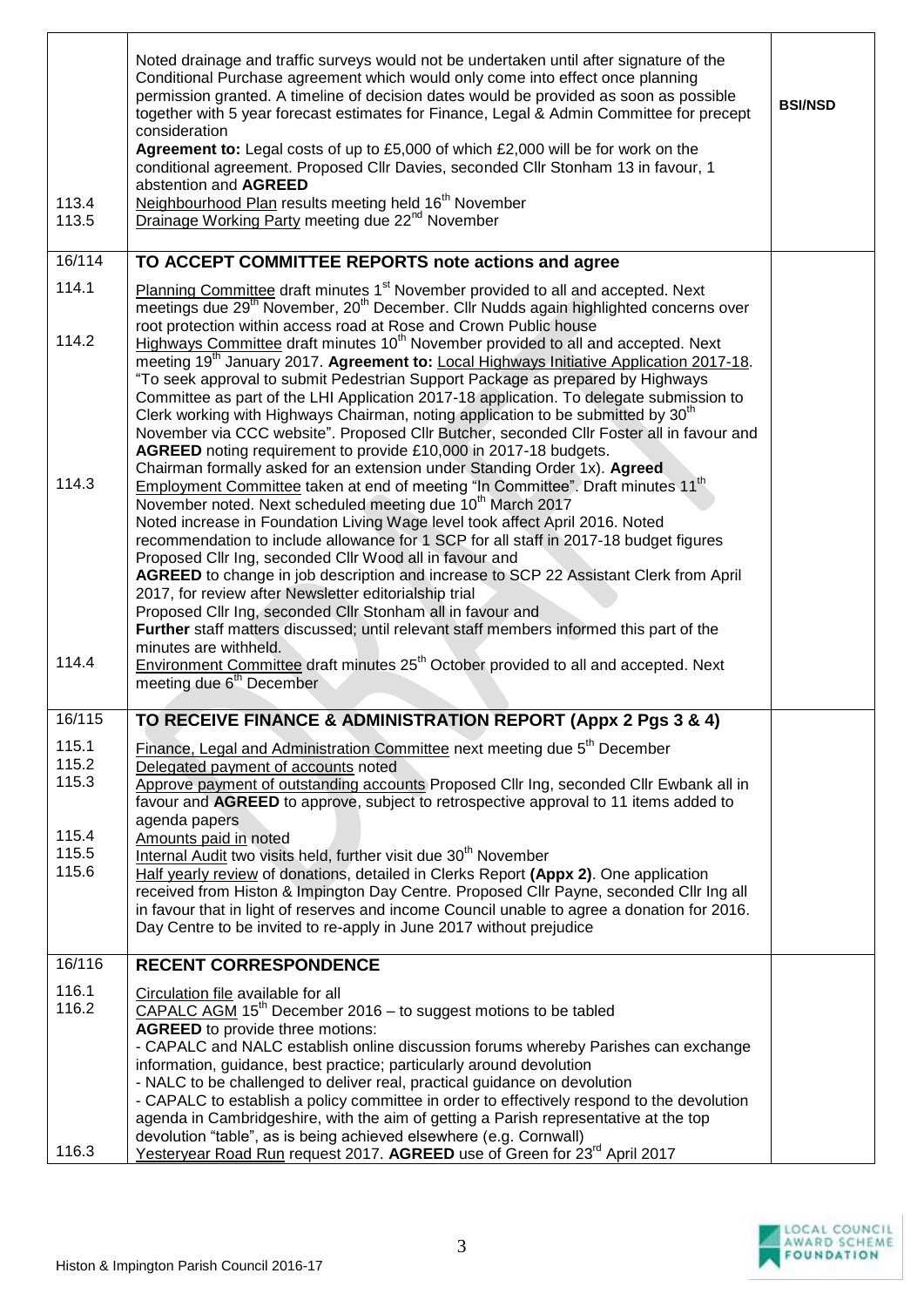| 116.4          | Other Correspondence Reports on rats on farmland close to dog walking routes. Farmer<br>had been contacted and was aware of issues                                                                                                                                                                                                                                                                                                                                                                                                                                                                                                                                                                                                                                                                                                                                                                                                                                                                                                                                                                                                                                                                                                                                                                                                                                                                                                                                                                                                                                                                                 |                         |
|----------------|--------------------------------------------------------------------------------------------------------------------------------------------------------------------------------------------------------------------------------------------------------------------------------------------------------------------------------------------------------------------------------------------------------------------------------------------------------------------------------------------------------------------------------------------------------------------------------------------------------------------------------------------------------------------------------------------------------------------------------------------------------------------------------------------------------------------------------------------------------------------------------------------------------------------------------------------------------------------------------------------------------------------------------------------------------------------------------------------------------------------------------------------------------------------------------------------------------------------------------------------------------------------------------------------------------------------------------------------------------------------------------------------------------------------------------------------------------------------------------------------------------------------------------------------------------------------------------------------------------------------|-------------------------|
| 16/117         | <b>OTHER MATTERS</b>                                                                                                                                                                                                                                                                                                                                                                                                                                                                                                                                                                                                                                                                                                                                                                                                                                                                                                                                                                                                                                                                                                                                                                                                                                                                                                                                                                                                                                                                                                                                                                                               |                         |
| 117.1          | Workshop Summary (August 2016) Paper provided to all. Noting a strong indication that<br>Council should be more strategic, it was felt the Council should be looking 3 years out and<br>further. Cllr Ing warned Council against making changes at the expense of what is currently<br>being undertaken voluntarily by Councillors. Cllr Jenkins stated at times it is appropriate to<br>get expert help                                                                                                                                                                                                                                                                                                                                                                                                                                                                                                                                                                                                                                                                                                                                                                                                                                                                                                                                                                                                                                                                                                                                                                                                           |                         |
| 117.2          | Parish Council Organisation Cllr Jenkins provided a paper setting out his thinking on how<br>the Council might respond to the needs of the future, after discussions with the Vice Chair<br>and Finance, Legal and Admin Chair. The Innovation Fund was discussed.<br>Proposed Cllr Jenkins, seconded Cllr Davies 14 in favour, 1 abstention and AGREED to<br>form a Task & Finish group to consider the proposals and to bring forward a specific<br>proposal to the March Council meeting which would, if approved, result in changes being<br>made for the new Council year in May 2017. Membership all Committee Chairs, who<br>would also need to report back to and from their Committees                                                                                                                                                                                                                                                                                                                                                                                                                                                                                                                                                                                                                                                                                                                                                                                                                                                                                                                    | <b>March</b><br>agenda  |
|                | Discussion held on:                                                                                                                                                                                                                                                                                                                                                                                                                                                                                                                                                                                                                                                                                                                                                                                                                                                                                                                                                                                                                                                                                                                                                                                                                                                                                                                                                                                                                                                                                                                                                                                                |                         |
|                | Rationalising meeting calendar<br>Suggestions of bi-monthly with a workshop scenario every other month<br>$\bullet$<br>Mondays and Tuesdays only would mean little room for manoeuvre for rescheduling<br>$\bullet$<br>Strategic planning and vision requirements<br>$\bullet$                                                                                                                                                                                                                                                                                                                                                                                                                                                                                                                                                                                                                                                                                                                                                                                                                                                                                                                                                                                                                                                                                                                                                                                                                                                                                                                                     |                         |
|                | The need to become more focused and not bogged down in minor detail<br>$\bullet$<br>Better linking of Committees required<br>$\bullet$                                                                                                                                                                                                                                                                                                                                                                                                                                                                                                                                                                                                                                                                                                                                                                                                                                                                                                                                                                                                                                                                                                                                                                                                                                                                                                                                                                                                                                                                             |                         |
|                | Outward facing could mean people from the community could become involved and the<br>Council integrated more in the community                                                                                                                                                                                                                                                                                                                                                                                                                                                                                                                                                                                                                                                                                                                                                                                                                                                                                                                                                                                                                                                                                                                                                                                                                                                                                                                                                                                                                                                                                      |                         |
|                | Loss of influence<br>$\bullet$                                                                                                                                                                                                                                                                                                                                                                                                                                                                                                                                                                                                                                                                                                                                                                                                                                                                                                                                                                                                                                                                                                                                                                                                                                                                                                                                                                                                                                                                                                                                                                                     |                         |
|                | Longer term issues of staff changes - and the need to get it right now<br>Fear that ideas as stated could mean impossible agendas - items could become<br>ungainly and drop off the list                                                                                                                                                                                                                                                                                                                                                                                                                                                                                                                                                                                                                                                                                                                                                                                                                                                                                                                                                                                                                                                                                                                                                                                                                                                                                                                                                                                                                           |                         |
| 117.3<br>117.4 | Mechanism to get other ideas on Committee structure from local Councils<br>Older Person Co-Ordinator "to agree increased funding request £4,500 per annum". Cllr<br>Davies declared a non-pecuniary interest and took no part in the vote. Letter of application<br>from HICOM, registered Charity, for change in arrangements for funding from 60% of costs<br>(£3,600 in 2016-17) to a flat £4,500 fee for 2017-18 in order to increase the hours of the<br>assistant OPC, with both co-ordinators employed by the Charity. Other funders noted and<br>the good investments in our community, however it was felt some governance was needed<br>in future to strengthen the partnership with HICOM. Members requested more priority be<br>given to getting new initiatives off the ground in 2017. Request was supported by the<br>Council's appointed representative of HICOM, Cllr Ing. Proposed Cllr Stonham, seconded<br>Cllr Farrell and AGREED that Histon & Impington Parish Council in accordance with its<br>powers under sections 137 and 139 of the Local Government Act 1972, should incur<br>the following expenditure which, in the opinion of the Council, is in the interests of the area<br>or its inhabitants and will benefit them in a manner commensurate with the expenditure:-<br>"to grant to HICOM funding towards the Older Person's Co-Odinator at £4,500 per<br>annum in 2017-18" 13 in favour, 1 abstention (Cllr Davies) and AGREED. HICOM AGM<br>due 7 <sup>th</sup> December, 8:15pm<br>Mental Health Champion Role funding request for £14,000 split over 2 years at £7,000 per | <b>LGA 1972</b><br>s137 |
|                | annum. Cllr Davies declared a non-pecuniary interest and took no part in the vote.<br>Following a presentation to Council in October, HICOM requested a grant of £14,000 over<br>2 years in 2017-18 and 2018-19 to employ a Mental Health Champion. Other funders<br>noted. Noting that £7,000 was some 2% of the precept, and the application may continue<br>after a 2 year period. Prop Cllr Ing, sec Cllr Stonham, AGREED that Histon & Impington<br>Parish Council in accordance with its powers under sections 137 and 139 of the Local<br>Government Act 1972, should incur the following expenditure which, in the opinion of the<br>Council, is in the interests of the area or its inhabitants and will benefit them in a manner<br>commensurate with the expenditure:-<br>"to grant to HICOM the sum of £14,000 split over 2 years from 2017-18 at £7,000 per<br>annum towards the employment of a Mental Health Champion"                                                                                                                                                                                                                                                                                                                                                                                                                                                                                                                                                                                                                                                                              | <b>LGA 1972</b><br>s137 |